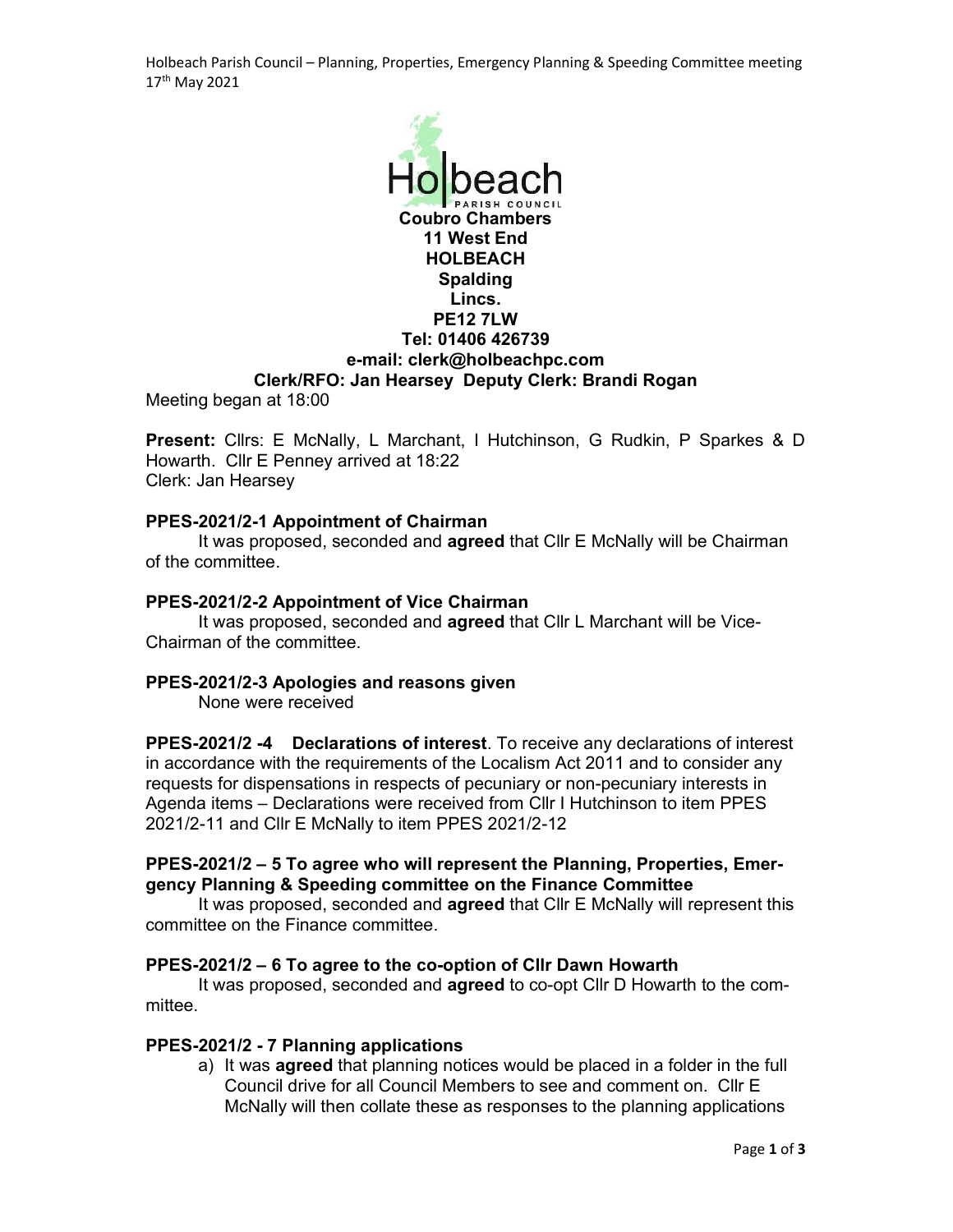Holbeach Parish Council – Planning, Properties, Emergency Planning & Speeding Committee meeting 17th May 2021

> received which will then be approved at Committee before being responded to.

### PPES-2021/2 – 8 Properties

- a) It was agreed to take the request for Planning permission for windows at Coubro Chambers to Full Council and to propose plastic sash windows.
- b) To agree to the terms of the new Lease at Coubro and discuss Parish leases, resolve to take "In Closed Session" due to the confidential nature of the matters to be discussed
- c) It was agreed to take to full Council to agree to paint a mural at Stukeley bus stop
- Cllr E Penney arrived into the meeting.

# PPES-2021/2 – 9 Emergency Planning

- a) To review the emergencies folder The Clerk to ask SHDC if they have a digital emergencies plan. It was suggested to propose to Full Council to form a Planning, Properties, Emergency Planning & Speeding committee sub-committee just to be responsible for emergency planning and ask the public (police, fire service, coast guard etc ) to be co-opted onto the subcommittee.
- b) To appoint two flood wardens It was **agreed** to be deferred.

# PPES- 2021/2 – 10 Speeding

- a) Update on current placements of speed devices Cllr P Sparkes reported that the device is in each location for two weeks. There are 15 locations. PCSO's have requested further locations.
- b) To discuss plans for future speeding initiatives Idea to set up local community speed watch, requires assistance from the Police. Would need second device ask District Councillors for financial assistance.

### PPES- 2021/2-11 To discuss what we want to achieve as a committee

Cllr I Hutchinson suggested the Council lobby SHDC to change to the Community Infrastructure Levy rather than the current 106 system as this would bring more benefit to the town

 Cllr E McNally suggested that Cllr I Hutchinson heads up properties, Cllr P Sparkes heads up speeding and Cllr E McNally heads up planning, this way the committee benefits from those with the most experience.

 Cllr E McNally would like to investigate the purchase of shops with flats above and refurbish the flats and sell them and offer the shops at a reduced rent. Money can be borrowed from SHDC at 1.5%. The Clerk pointed out that there were rules regarding Parish Councils trading (ie buying and selling properties for profit), she would investigate and report back. To take to full Council.

### PPES – 2021/2 -12 Items for discussion and agenda item requests.

Cllr P Sparkes reported that a request for a speed limit extension at Holbeach St Johns had been refused. He will continue to lobby LCC.

 Cllr E McNally reported that he had joined the action group trying to save The Plough Public House at Holbeach St Johns. The group has asked Holbeach Parish